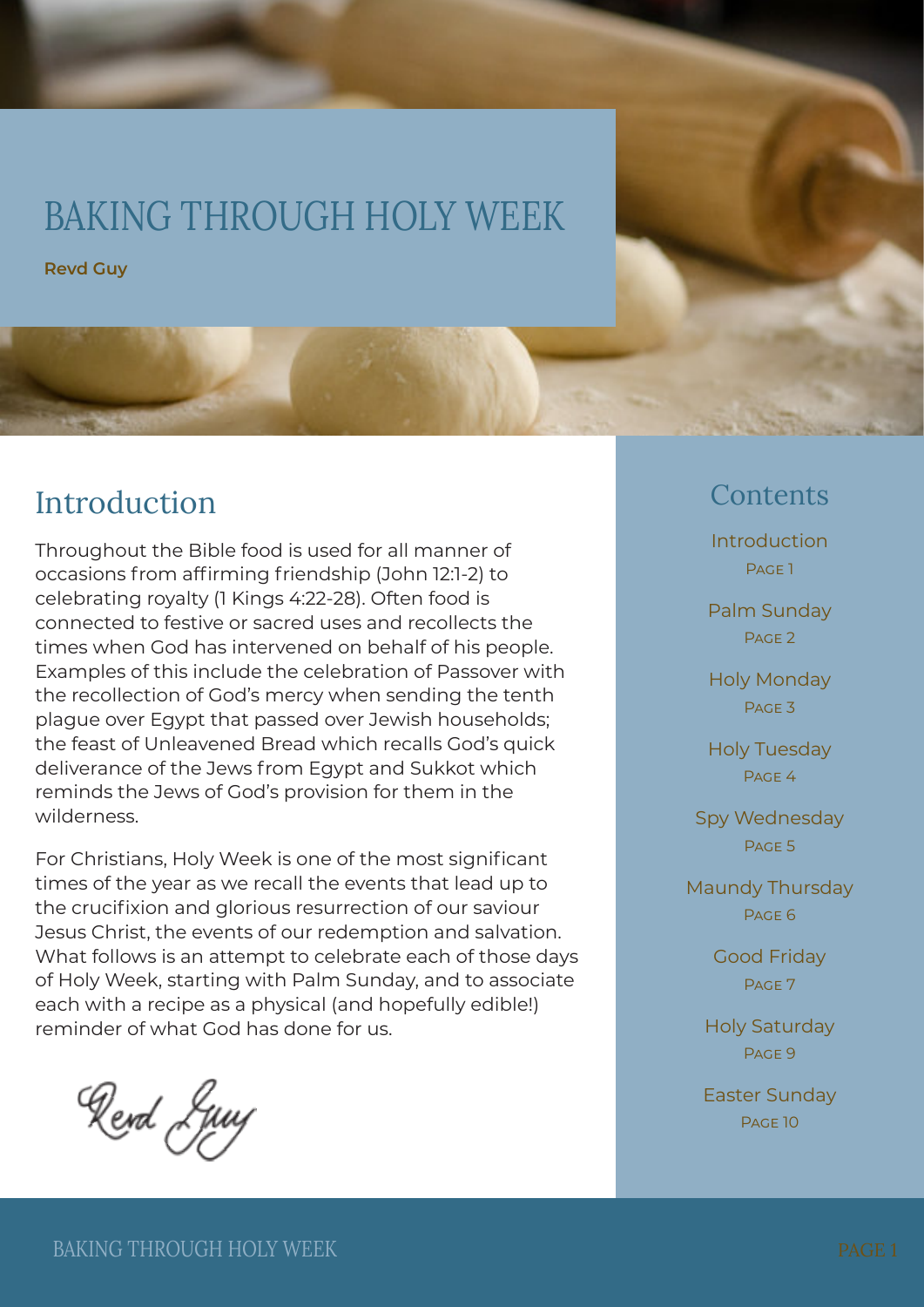

# Palm Sunday

### **Date Slices**

Palm Sunday celebrates the waving of palms as Jesus rode into Jerusalem where crowds of people acknowledged Jesus as the messiah - the promised king of God's kingdom. As Christians, we also remember this event as marking the start of Jesus' road to his crucifixion and our redemption. So, in remembrance of that event, today we are going to be making date slices based on the date fruit found on date palms.

#### **Recipe**

- 1. Preheat oven to 160C/325F and line a 9″/23cm square tin.
- 2. Chop the dates into small pieces and place them in a small saucepan with the water. Bring to a boil and cook until soft. Then stir in the vanilla and set aside to cool.
- 3. Sift the flour with the baking soda and baking powder. Stir in the sugar and oats. Then rub in the butter, lightly.
- 4. Press half the mixture evenly into the base of the tin. Spread the dates over this (trying not to disturb the oat mixture too much) then cover with the other half of the crumb mixture and press down firmly.
- 5. Bake for 25-30 minutes or until golden brown.
- 6. Remove from the oven, cut into slices while still warm and then leave in the tin until cool.

### Ingredients

225g dates 1 tsp vanilla extract 125ml water 1 tsp baking soda 180g sugar 110g plain flour 1 tsp baking powder 110g porridge oats 110g butter



*Image courtesy of www.traybakesand* 

*Recipe from: http://traybakesandmore.com/date-slices/*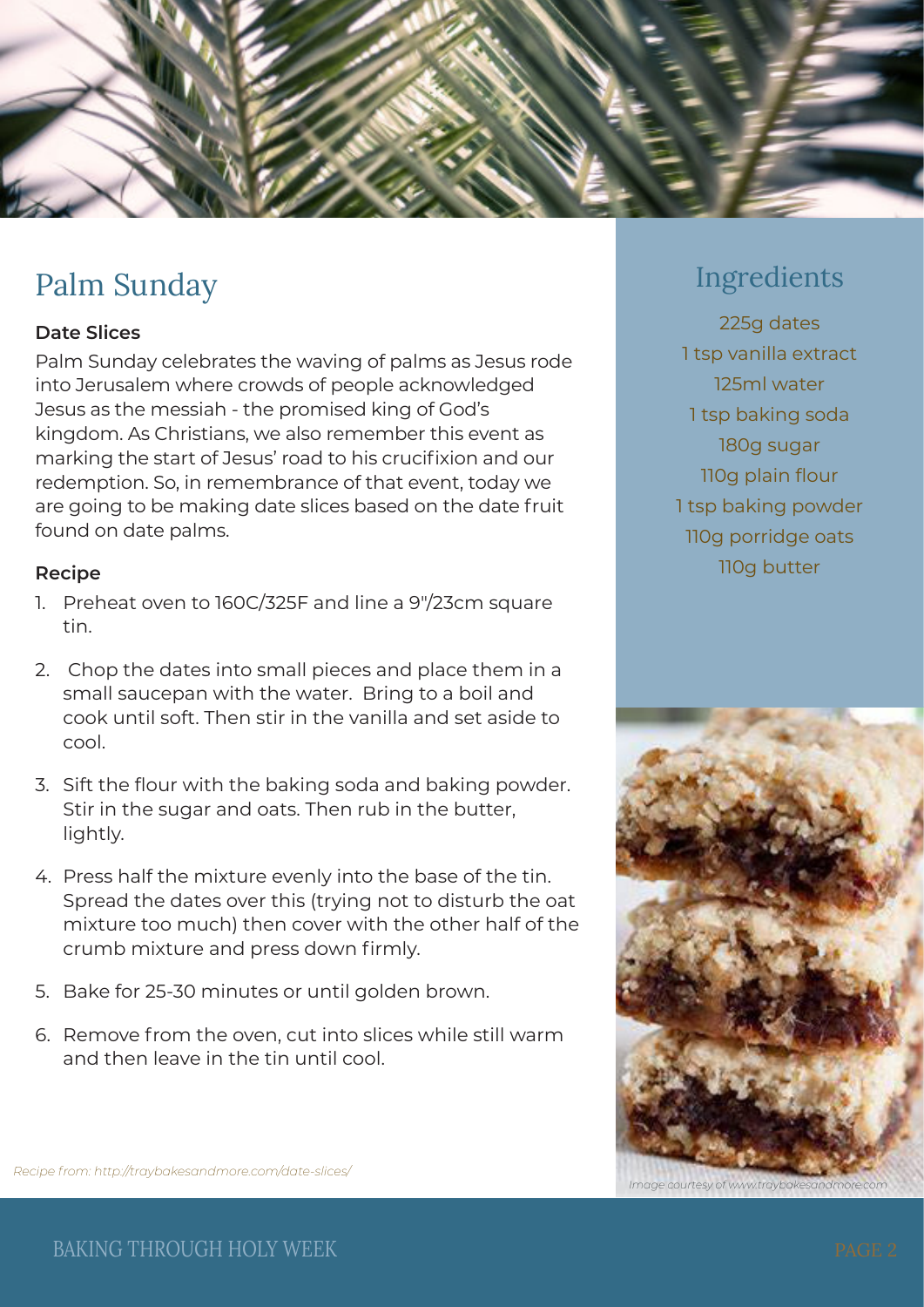

# Holy Monday

### **Tiffin**

On Holy Monday we remember Jesus cleansing the temple of traders and merchants who were buying and selling, as well as cheating people who have come to worship God out of their money. Jesus responds to them with righteous anger overturning their tables. As we remember Jesus angry at injustice we have a recipe that provides ample release for our own anger at the injustices of the world as we bash digestive biscuits up to make tiffin.

#### **Recipe**

- 1. Butter and line a 15-20cm tin with baking parchment. In a large saucepan, melt the butter, sugar, syrup and cocoa.
- 2. Place the digestive biscuits in a bag and bash them with a rolling pin. As you do so, call to mind the injustices of the world and offer them up to God.
- 3. Stir the crushed biscuits and the raisins into the melted butter mix.
- 4. Pour the mixture into the prepared tin and press down, then smooth the top with the back of a spoon.
- 5. Microwave both chocolates in short 20 second bursts, stirring frequently, until melted. Pour them over the mixture in the tin. Use a palette knife or spoon to smooth over, so it's completely coated in chocolate.
- 6. Put the tin into the fridge and leave for about 2 hrs to set, or overnight. Run a kitchen knife under the hot tap then cut into squares.

### Ingredients

150g butter 3 tbsp caster sugar 3 tbsp golden syrup 6 tsp cocoa powder 225g digestive biscuits Handful of raisins 110g milk chocolate 110g dark chocolate



*Recipe from: https://www.bbcgoodfood.com/recipes/chocolate-tiffin*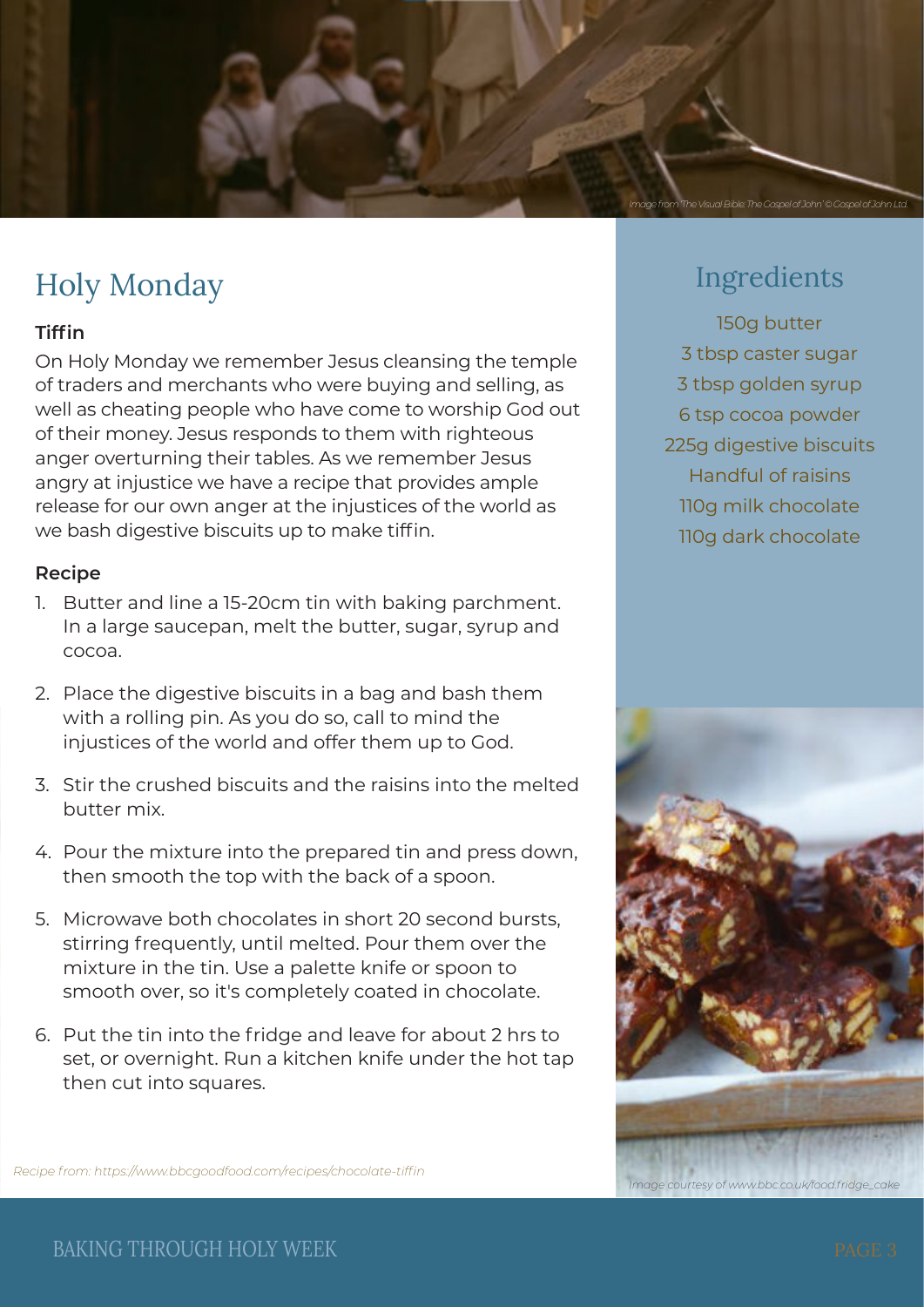

# Holy Tuesday

#### **Heart-shaped Biscuits**

Jesus not only smashed things up in the temple, but also returned to it to share teaching with those inside. One of the things he spoke about was the law. Jesus summed up the entirety of the books of the law with two simple and easy to remember ideas — love God, and love your neighbour. Easy to remember; difficult to put into practice!

Today we'll make heart shaped biscuits to remind us of Jesus' summary of the law.

#### **Recipe**

- 1. Preheat oven to 200C/180C fan and line a baking sheet with baking parchment.
- 2. Put the butter in a bowl and beat it with electric beaters until soft and creamy. Beat in the sugar, then the egg and vanilla, and finally the flour to make a dough. If the dough feels a bit sticky, add a little bit more flour and knead it in.
- 3. Pull pieces off the dough and roll them out to about the thickness of two £1 coins on a floured surface.
- 4. Cut out the shapes using a heart shaped cutter. (If you do not have a cutter then make a template by drawing a heart on grease proof paper and cut around it). Reroll any off-cuts and repeat.
- 5. Transfer the biscuits to the baking sheet and bake for 8-10 minutes or until the edges are just brown.
- 6. Leave to cool for 5 minutes, then enjoy!

### Ingredients

200g unsalted butter 200g golden caster sugar 1 large egg ½ tsp vanilla extract 400g plain flour



*Recipe from: https://www.bbcgoodfood.com/recipes/easiest-ever-biscuits*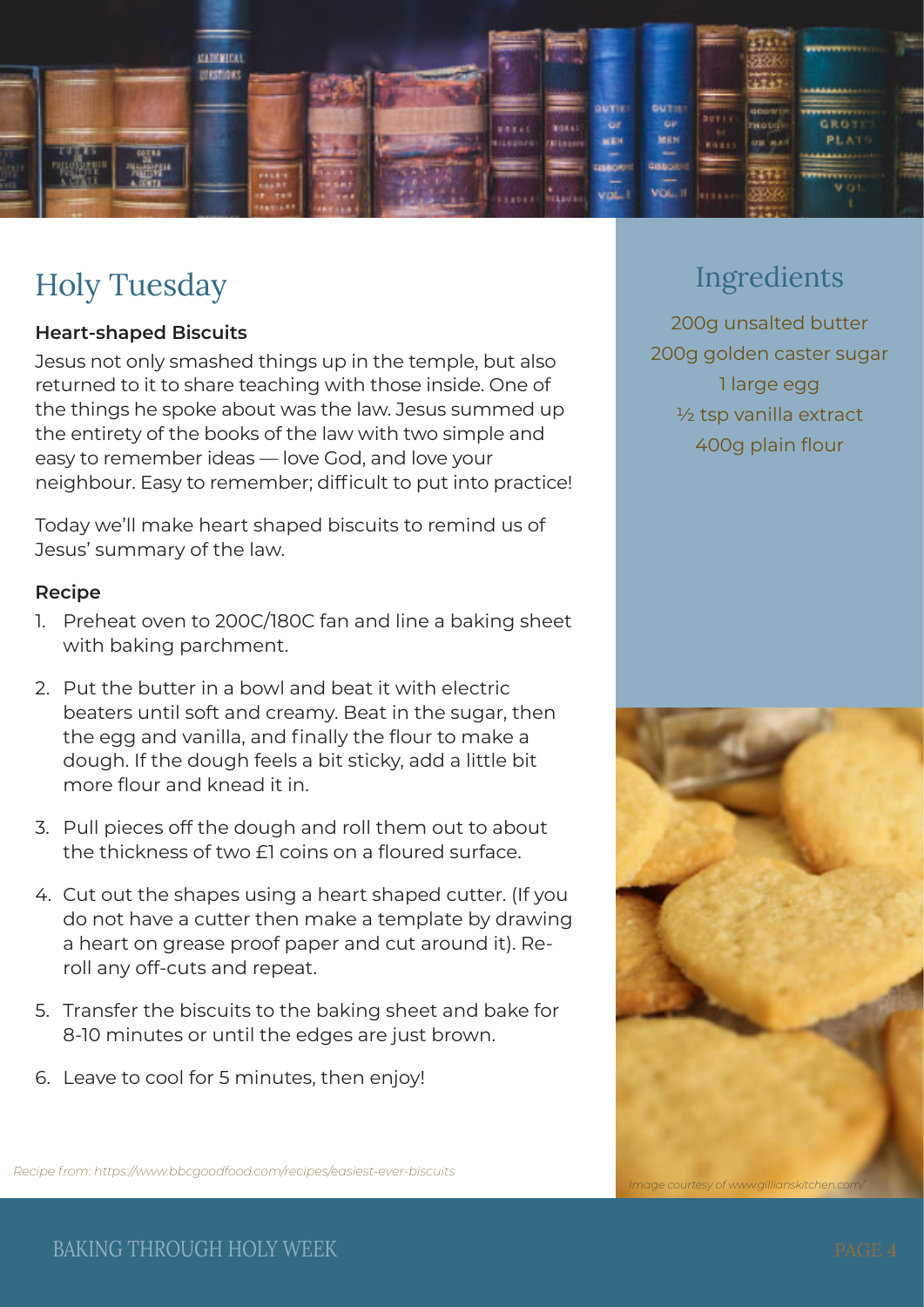

# Spy Wednesday

### **Chocolate Coin Cookies**

The Wednesday of Holy Week, known as Spy Wednesday, recalls the betrayal of Judas Iscariot for the price of thirty pieces of silver. As we remember Judas' betrayal we are reminded that we each have a choice to either devote ourselves to Christ or give up on him. As we eat these chocolate coin cookies let us remember Christ's sacrifice and think of ways we can continue to devote ourselves to him rather than abandon him.

#### **Recipe**

- 1. Preheat oven to 200C/180C fan and line a baking sheet with baking parchment.
- 2. Cream the butter and sugar until light and fluffy, then beat in the vanilla extract and eggs.
- 3. In a separate bowl, sift the flour, cocoa powder, and baking powder together.
- 4. Add the flour mix to the butter mix in stages (one third at a time) and mix well.
- 5. Spoon a tablespoon of the mixture on to the baking sheet and just let it drop off the spoon. Repeat until you have used up all the cookie mixture.
- 6. Place a chocolate coin in the centre of each lump of cookie mixture.
- 7. Bake in the preheated oven for 12 minutes.
- 8. Leave to cool on the baking tray, then enjoy!

*Recipe adapted from: https://www.bbcgoodfood.com/user/123568/recipe/chocolate-chip-cookies*

## Ingredients

200g unsalted butter 300g soft brown sugar 2 eggs 2 tsp vanilla extract 300g self raising flour 80g cocoa powder 1 tsp baking powder 1 bag of white chocolate coins



BAKING THROUGH HOLY WEEK PAGE 5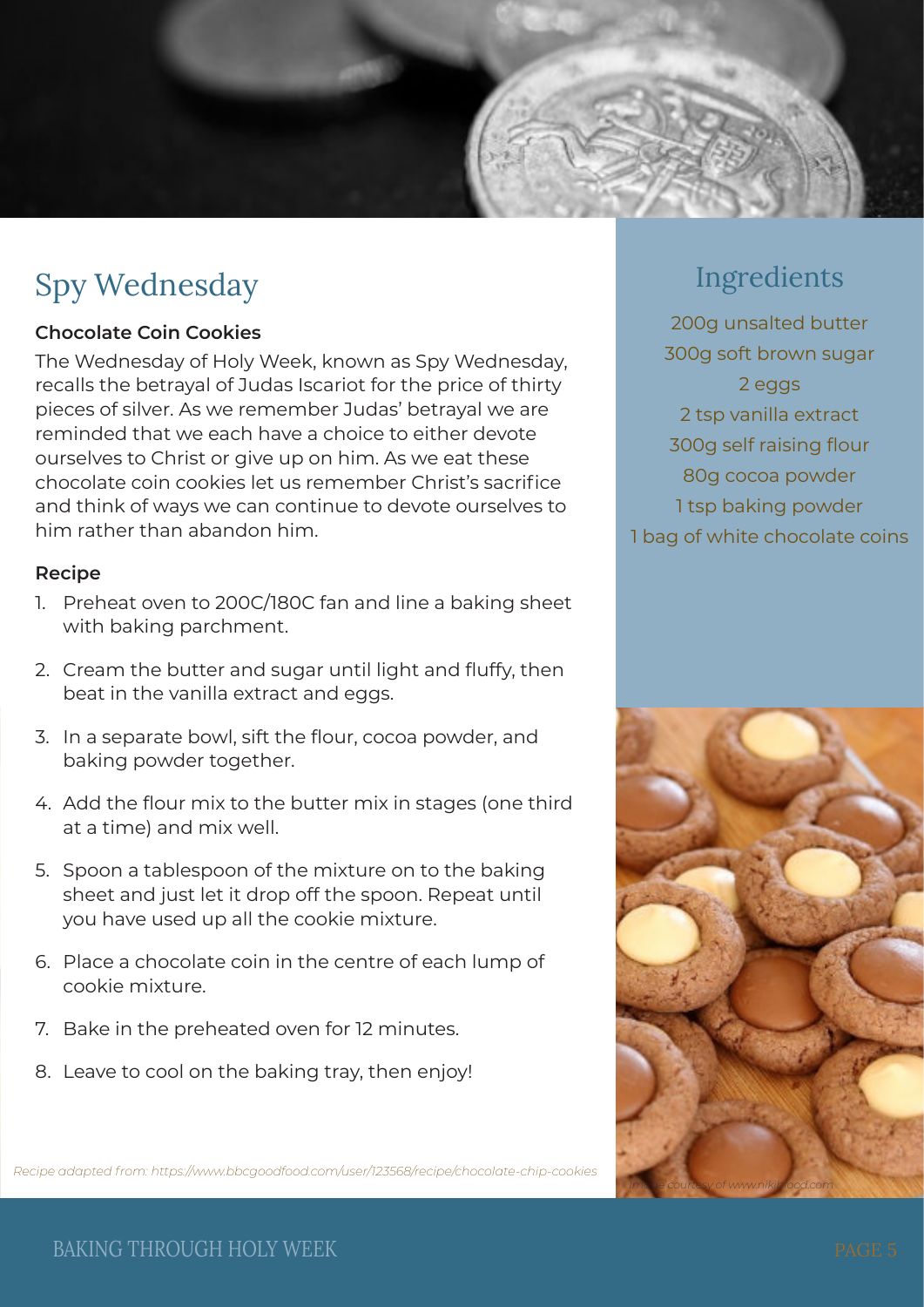

# Maundy Thursday

### **Charoset Turnovers**

On Maundy Thursday, we often celebrate with a Seder meal, the meal of the Jewish festival of Passover. It's very possible that Jesus' Last Supper was a Passover meal. The remembrance of the Exodus story in this meal helps put the Last Supper into context as we remember Jesus preparing for God's judgement to pass over humanity and onto himself.

One of the dishes on a Seder plate is charoset, a mixture of apples, walnuts, cinnamon, and honey, to look like the mortar and clay bricks the Israelites had to build while slaves in Egypt. Charoset also makes a tasty filling for a turnover.

#### **Recipe**

- 1. Preheat oven to 200C/180C fan and line a baking sheet with baking parchment.
- 2. Chop up the apples and mix it with the chopped walnuts, cinnamon, and honey. Mix it until it forms a paste.
- 3. Roll the ruff puff pastry out, and cut it into 6 squares. Blob a spoonful of charoset into the middle of each square, and fold it over to make a triangle. Seal the edges with a fork and brush with the egg.
- 4. Transfer the turnovers onto the baking sheet and bake for twenty minutes.
- 5. Allow to cool then dust with icing sugar.

### Ingredients

3 apples — peeled, cored, and chopped 50g chopped walnuts 3 ½ teaspoons of honey  $\frac{1}{2}$  tsp cinnamon 320g sheet of puff pastry 1 beaten egg Icing sugar for dusting



*Recipe adapted from: https://www.bbcgoodfood.com/recipes/jam-turnovers*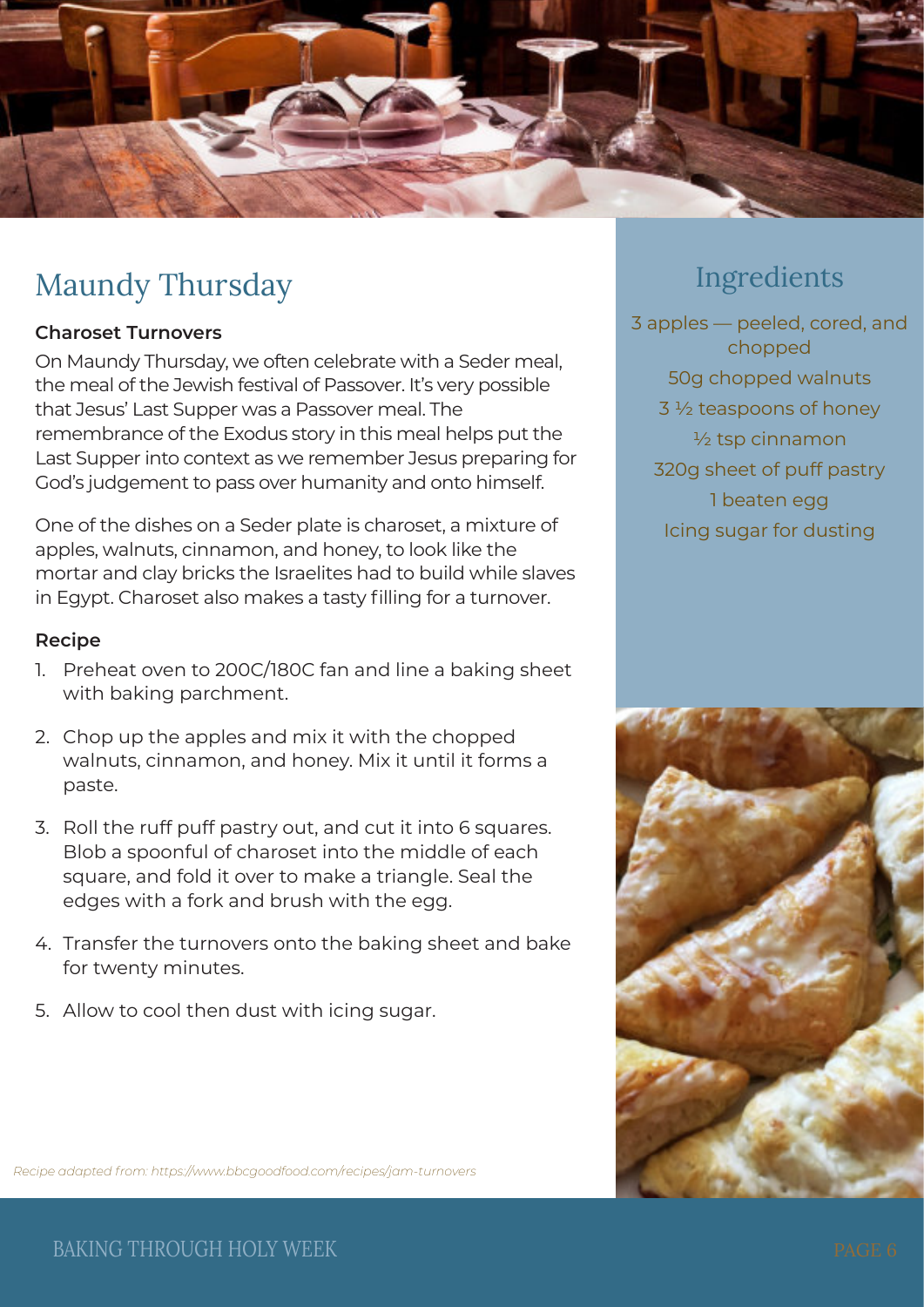

# Good Friday

### **Hot Cross Buns**

It seems only right that on Good Friday, when we remember Jesus' crucifixion, that we make hot cross buns! This recipe requires time to let the dough rise giving you time to reflect on the events of that fateful day and what Christ did for us.

#### **Recipe**

- 1. Bring 300ml full-fat milk to the boil, then remove from the heat and add 50g butter. Leave to cool until it reaches hand temperature.
- 2. Put 500g strong bread flour, 1 tsp salt, 75g caster sugar and 7g sachet fast-action or easy-blend yeast into a bowl. Make a well in the centre. Pour in the warm milk and butter mixture, then add 1 beaten egg. Using a wooden spoon, mix well, then bring everything together with your hands until you have a sticky dough.
- 3. Put 500g strong bread flour, 1 tsp salt, 75g caster sugar and 7g sachet fast-action or easy-blend yeast into a bowl. Make a well in the centre. Pour in the warm milk and butter mixture, then add 1 beaten egg. Using a wooden spoon, mix well, then bring everything together with your hands until you have a sticky dough.
- 4. Put the dough in a lightly oiled bowl. Cover with oiled cling film and leave to rise in a warm place for 1 hr or until doubled in size and a finger pressed into it leaves a dent.

### Ingredients

300ml full-fat milk, (plus 2 tbsp) 50g butter 500g strong bread flour 1 tsp salt 75g caster sugar 1 tbsp sunflower oil 7g sachet of fast-action yeast 1 beaten egg 75g sultanas 50g mixed peel Zest 1 orange 1 apple , peeled, cored and finely chopped 1 tsp ground cinnamon **For the cross & glaze** 75g plain flour , plus extra for dusting 3 tbsp apricot jam



*Recipe from: https://www.bbcgoodfood.com/recipes/hot-cross-buns*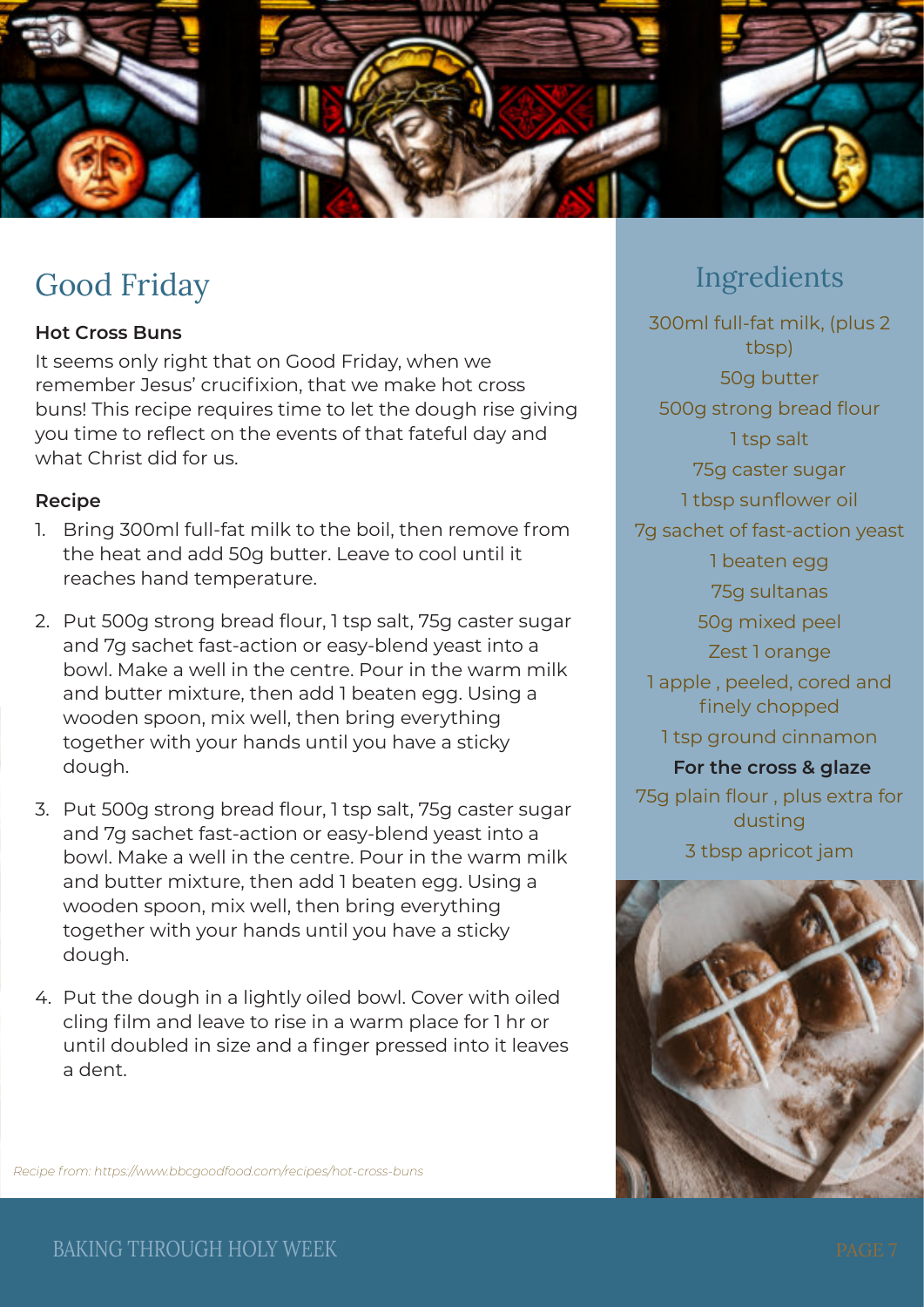

- 5. With the dough still in the bowl, tip in 75g sultanas, 50g mixed peel, zest of 1 orange, 1 finely chopped apple and 1 tsp ground cinnamon. Knead into the dough, making sure everything is well distributed. Leave to rise for 1 hr more, or until doubled in size, again covered by some well-oiled cling film to stop the dough getting a crust.
- 6. Divide the dough into 15 even pieces (about 75g per piece). Roll each piece into a smooth ball on a lightly floured work surface. Arrange the buns on one or two baking trays lined with parchment, leaving enough space for the dough to expand. Cover (but don't wrap) with more oiled cling film, or a clean tea towel, then set aside to prove for 1 hr more.
- 7. Heat oven to 220C/200C fan. Mix 75g plain flour with about 5 tbsp water to make the paste for the cross – add the water 1 tbsp at a time, so you add just enough for a thick paste. Spoon into a piping bag with a small nozzle. Pipe a line along each row of buns, then repeat in the other direction to create crosses. Bake for 20 mins on the middle shelf of the oven, until golden brown.
- 8. Gently heat 3 tbsp apricot jam to melt, then sieve to get rid of any chunks. While the jam is still warm, brush over the top of the warm buns and leave to cool.



*Recipe from: Recipe from: https://www.bbcgoodfood.com/recipes/hot-cross-buns*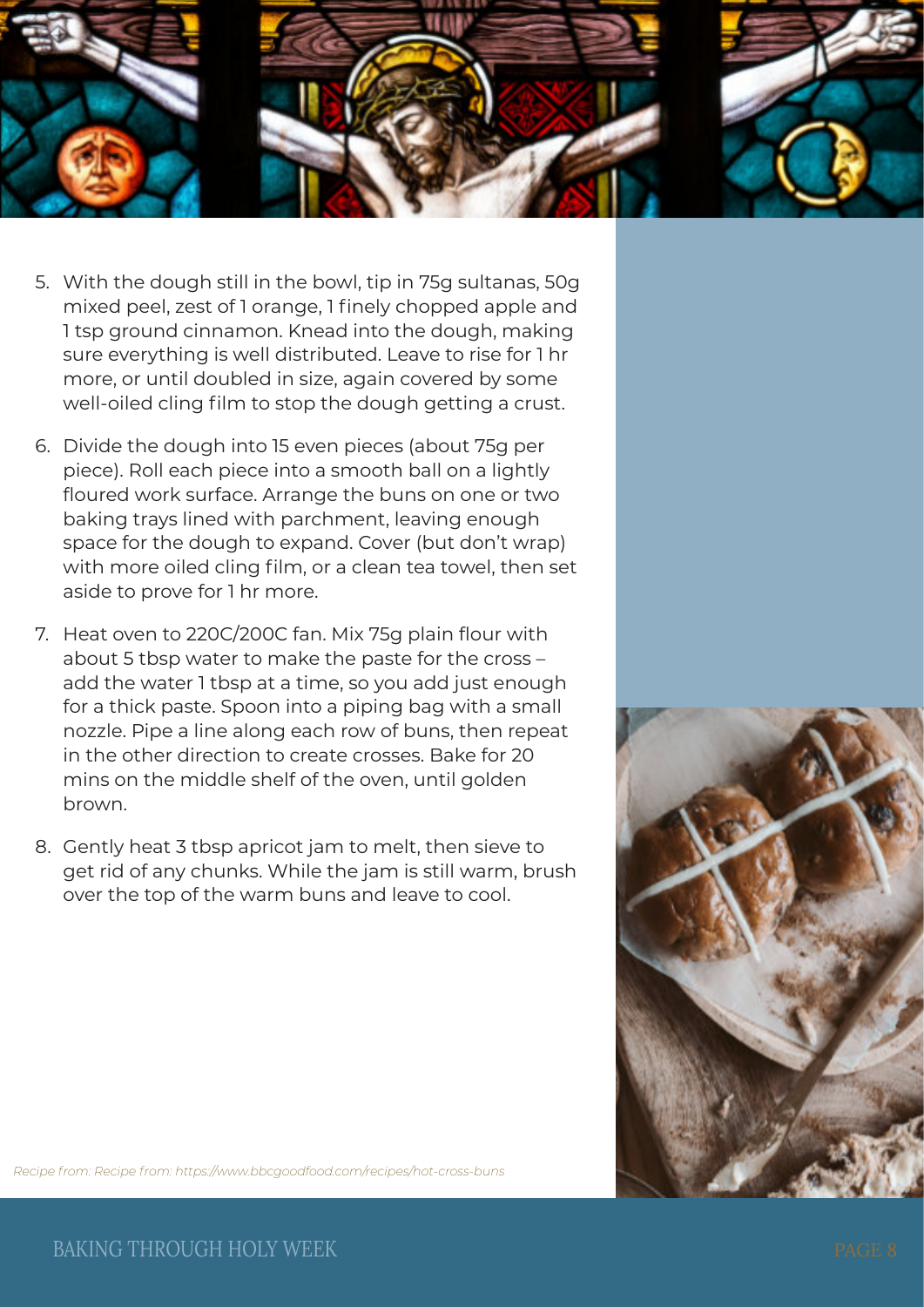

# Holy Saturday

### **Sticky upside-down banana cake**

Holy Saturday is an unusual day, a day of waiting and anticipation for us, a day of anxiety and disappointment for the disciples. But unseen, this was a day where marvellous things were going to happen. A day where the world was about to be turned upside-down. To represent this unusual day what better recipe than upside-down banana cake!

### **Recipe**

- 1. Preheat oven to 180C/160C fan and lightly grease a deep 23cm round cake tin, lining the base with baking parchment.
- 2. To make the topping, put the butter and sugar in a small saucepan and cook over a medium heat until melted and combined. Add the vanilla and mix together. Pour the caramel into the cake tin and spread in an even layer. Cut the bananas in half lengthways and arrange on top of the caramel, cut-side down.
- 3. To make the batter, put all the ingredients in a large bowl. Use an electric mixer to beat together on a low speed until the batter is smooth and evenly mixed. Pour the batter on top of the bananas and level out with a spatula. Bake in the oven for 55 mins - 1 hr or until a skewer inserted in the middle comes out clean. If the cake begins to look too dark, cover with foil after 45 mins.
- 4. Allow to cool in the tin for 10 mins before turning out onto a plate. Best eaten within 2 days.

*Recipe from: https://www.bbcgoodfood.com/recipes/sticky-upside-down-banana-cake*

# Ingredients

### **For the topping** 80g unsalted butter , plus extra for greasing 150g light muscovado sugar ½ tsp vanilla extract 4 large bananas **For the cake** 240g plain flour 2 ½ tsp baking powder 1 tsp icing sugar ½ tsp ground ginger 300g golden caster sugar 120g unsalted butter, very soft 3 large eggs 150ml soured cream ¼ tsp salt